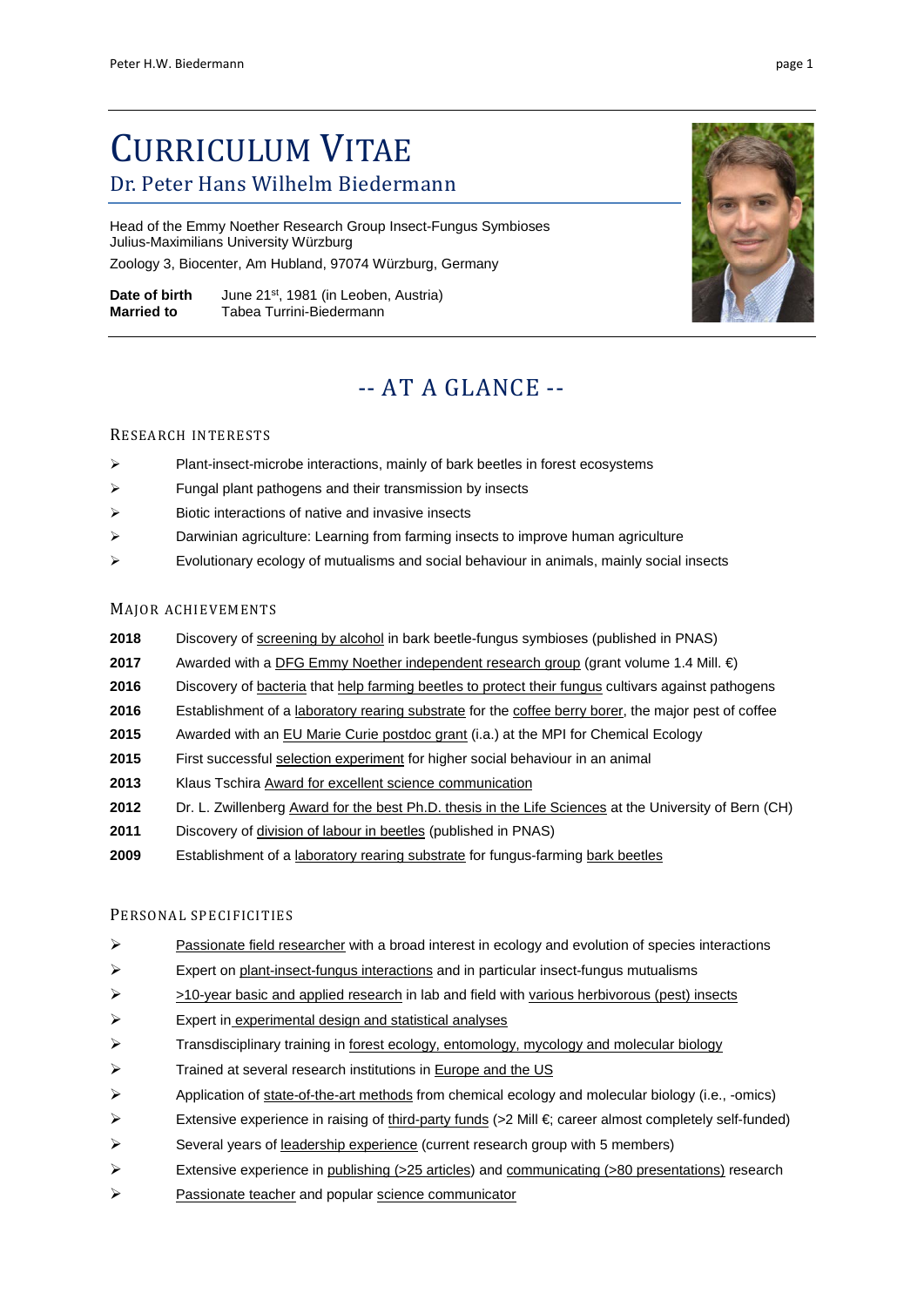# RESEARCH POSTS (WITH PROJECTS)

**EMMY NOETHER RESEARCH GROUP (FROM 7/2017)** – funded by the German Research Foundation (DFG) *Julius-Maximilians-Universität Würzburg, Institut für Tierökologie und Tropenbiologie, Würzburg, DE*

- 
- **Projects** Ecology and evolution of cooperative fungiculture in ambrosia beetles.
- (selected) Major focus of research in my group
	- Darwinian agriculture: Comparing agriculture of insects and humans
	- Chemical ecology of bark beetles and their fungal symbionts. Collaboration with Prof. T. Schmitt, Univ. Würzburg, DE
	- Role of biotic factors in population dynamics of the spruce bark beetle *Ips typographus*. Collaboration with Prof. J. Müller, National Park Bavarian Forest, DE
	- Visual orientation of native and invasive forest insects development of improved traps. Collaboration with Dr. J. Spähte, Univ. Würzburg, DE Dr. A. Hammerbacher & Prof. B. Slippers, Univ. of Pretoria, SA

**VISITING SCIENTIST (7-8/2017)** – funded by the US-Department of Agriculture (USDA) *USDA-Agricultural Research Service, Sustainable Agricultural Systems Lab, Beltsville/MD, USA*

| <b>Project</b>  | - Development of pest management technologies and strategies to control the coffee berry borer<br>Collaboration with Dr. F. Vega, USDA-ARS, Beltsville, USA |
|-----------------|-------------------------------------------------------------------------------------------------------------------------------------------------------------|
| <b>Acquired</b> | - Laboratory rearing and behaviour of the coffee berry borer, the major pest of coffee worlwide                                                             |
| skills          | - Establishment of a long-term collaboration with the USDA-ARS                                                                                              |

### **MARIE CURIE RESEARCH FELLOW (3/2015 – 6/2017)** - funded by the European Union

*Max-Planck Institute for Chemical Ecology, Research Group Insect Symbiosis, Jena, DE*

**Projects** - *Understanding pathogen defence and fertilization of fungal cultivars in fungus-farming beetles.* (selected) Collaboration with Prof. M. Kaltenpoth, Univ. Mainz, DE - *Black poplar, its fungal endophytes and their effects on aphids and other herbivorous insects.* Collaboration with Dr. S. Unsicker, MPI-CE Jena, DE - *Behavioural responses of insects to fungal volatiles.* Collaboration with Dr. G. Holighaus, Univ. Göttingen, DE **Acquired** - Behavioural and olfactory assays with insects **skills** - Extraction of microbial secondary compounds and bioactivity assays (selected) - Genomics of bacteria and fungi, plus data handling

**ADVANCED SNF POST-DOC FELLOW (1/2014-2/15)** - funded by the Swiss National Science Fund (SNF) *Max-Planck Institute for Chemical Ecology, Research Group Insect Symbiosis, Jena, DE* 

| <b>Projects</b><br>(selected)           | - Characterizing fungal crop rotation in nests of ambrosia beetles.<br>- Review on defensive bacterial and fungal symbionts in animals.<br>Collaborations with Prof. M. Kaltenpoth, MPI-CE Jena, DE   |
|-----------------------------------------|-------------------------------------------------------------------------------------------------------------------------------------------------------------------------------------------------------|
|                                         | - Fungal endophytes of thistles and their interaction with tortoise beetle herbivores.<br>Collaboration with Prof. D. Aanen and M. Wisselink, Wageningen Univ., NL                                    |
| <b>Acquired</b><br>skills<br>(selected) | - Culturing of fungal pathogens and endosymbionts from plants<br>- Quantification of fungal and bacterial communities by real-time PCR (qPCR)<br>- Defensive symbionts in animals and their chemistry |

**VISITING SCIENTIST (10-12/2013)** - funded by the Swiss National Science Fund (SNF) *Department of Plant Sciences, Laboratory of Genetics, Wageningen University, NL*

| <b>Project</b>  | - Population genetics of fungal cultivars of farming beetles.<br>Collaboration with Prof. D. Aanen, Wageningen Univ., NL |
|-----------------|--------------------------------------------------------------------------------------------------------------------------|
| <b>Acquired</b> | - Methods in population genetics                                                                                         |
| skills          | - International experience in a mycology lab                                                                             |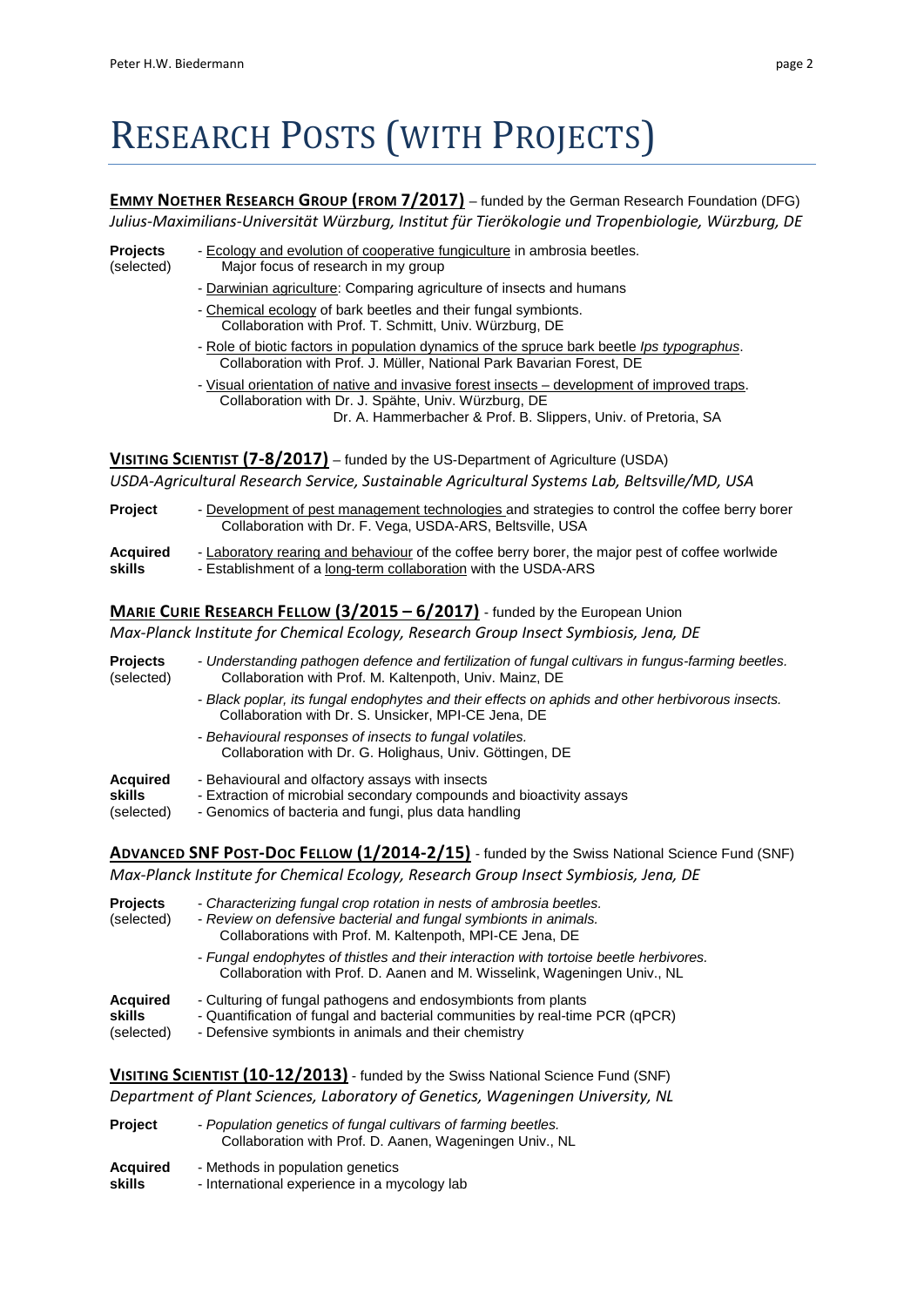**PROSPECTIVE SNF POST-DOC FELLOW (9/2012-9/13)** - funded by the Swiss National Science Fund (SNF) *Max-Planck Institute for Chemical Ecology, Research Group Insect Symbiosis, Jena, DE* 

| <b>Projects</b> | - Characterization of bacteria and fungi associated with ambrosia beetles.                                                                  |
|-----------------|---------------------------------------------------------------------------------------------------------------------------------------------|
| (selected)      | Collaboration with Prof. M. Kaltenpoth, MPI-CE Jena, DE                                                                                     |
|                 | - Fungal and bacterial symbionts of parasitic bark beetles.<br>Collaboration with Prof. J.C. Gregoire and L. Dohet, Free Univ. Brussels, BE |
| <b>Acquired</b> | - Molecular techniques (PCR, primer design, FISH)                                                                                           |
| skills          | - Characterization of fungal and bacterial communities using next-generation sequencing                                                     |
| (selected)      | - Supervision of Ph.D., M.Sc. and B.Sc. students                                                                                            |

### **POST-DOCTORAL RESEARCHER (4-8/2012)**

*Institute for Ecology and Evolution, University of Bern, CH*

- **Project** *Experimental evolution of ambrosia beetles.* Collaboration with Prof. M. Taborsky, Univ. Bern, CH
- **Acq. skill** Artificial selection of traits in insects and their symbionts

**VISITING SCIENTIST (4-8/2009)** - funded by the US Great Lakes Bioenergy Research Centre *Department of Bacteriology, University of Wisconsin, Madison, USA*

- **Project** *Comparing the microbiomes of fungus-farming ants, termites and beetles.* Collaboration with Prof. C. Currie, Univ. Wisconsin, Madison, USA
- **Acq. skill** International experience in a bacteriology lab

**PRE-DOCTORAL ROCHE RESEARCH FELLOW (1-12/2008)** - funded by Roche Research Foundation *Institute for Ecology and Evolution, University of Bern, CH* 

| <b>Project</b>  | - Social behaviour of fungus-farming beetles.<br>Supervised by Prof. M. Taborsky, Univ. Bern, CH |
|-----------------|--------------------------------------------------------------------------------------------------|
| <b>Acquired</b> | - Rearing of different beetle species in the laboratory                                          |
| skills          | - Behavioural experiments with beetles and statistical analyses                                  |

**VISITING SCIENTIST (8-12/2007)** - funded by the US-Department of Agriculture (USDA) *USDA Forest Service, Southern Research Station, Pineville/LA, USA*

| Project  | - Characterizing fungal communities of bark and ambrosia beetles<br>Collaboration with Dr. K. Klepzig, USDA Forest Service, Pineville, USA |
|----------|--------------------------------------------------------------------------------------------------------------------------------------------|
| Acquired | - Different culturing techniques of fungi and bacteria from beetles and their host trees                                                   |
| skills   | - Interaction assays between microbes                                                                                                      |

**PRINCIPAL INVESTIGATOR (3-7/2003)** - funded by the German Exchange Service (DAAD) *Khan Khentey Reserve, National University of Ulan Bator, Mongolia*

- **Project** *Breeding-ecology of Sibirian warblers.* Collaboration with Prof. M. Mühlenberg, Univ. Göttingen, DE
- **Acq. skill** Extensive field work under extreme conditions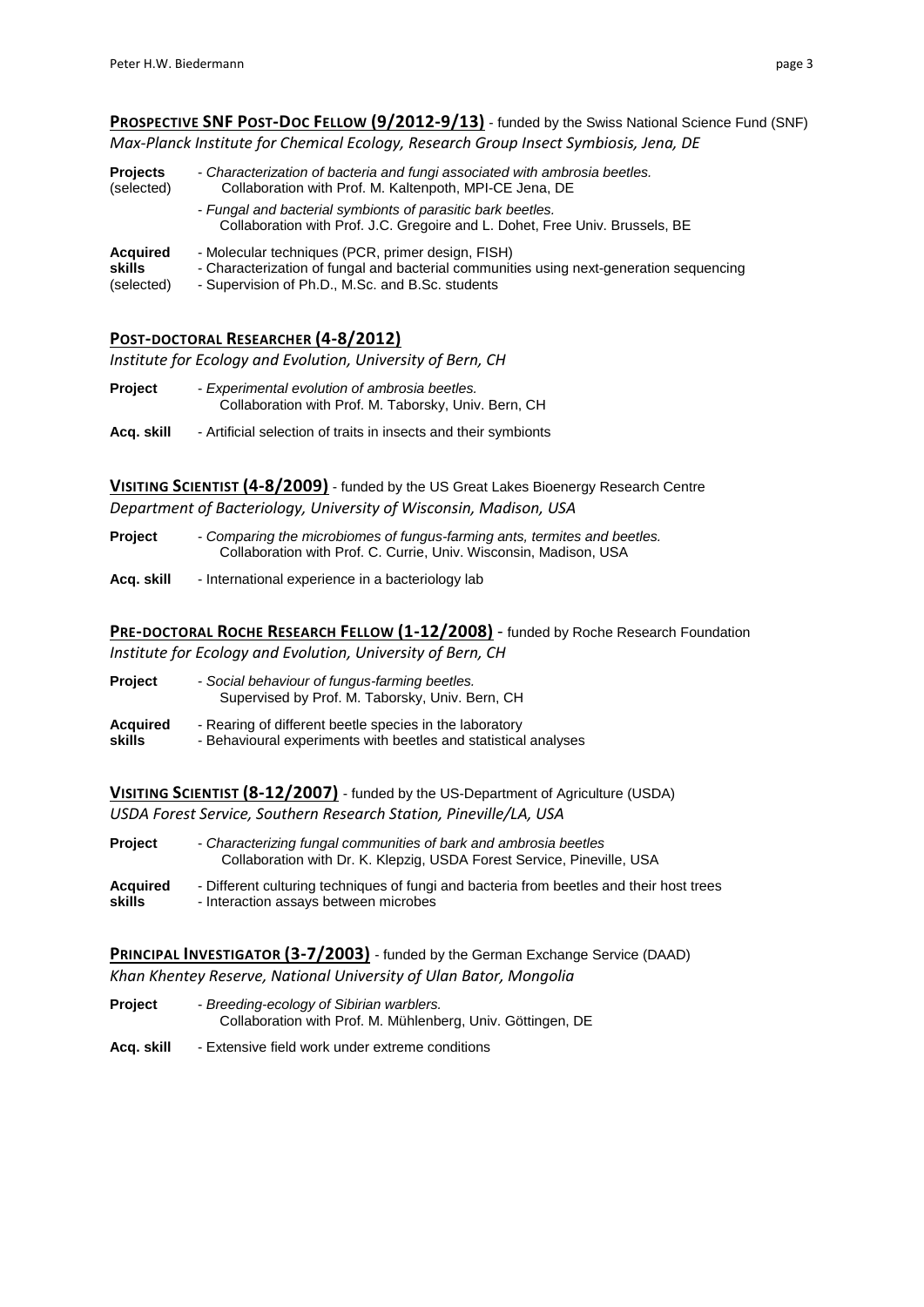# ACADEMIC EDUCATION

# **PH.D. IN ECOLOGY AND EVOLUTION (1/2009-3/12)** - funded by the Austrian Academy of Sciences (ÖAW)

*Institute for Ecology and Evolution, University of Bern, CH*

| <b>Project</b>                          | - Evolution of cooperative behaviour and fungus farming in ambrosia beetles.<br>Supervised by Prof. M. Taborsky, Univ. Bern, CH                                                                                                                                                                                    |
|-----------------------------------------|--------------------------------------------------------------------------------------------------------------------------------------------------------------------------------------------------------------------------------------------------------------------------------------------------------------------|
| Awards                                  | - Ph.D. awarded with distinction ("summa cum laude")<br>- Prize for the best Ph.D.-thesis in the Life-Sciences at the University of Bern                                                                                                                                                                           |
| <b>Acquired</b><br>skills<br>(selected) | - Behavioural observations and experiments with insects in the lab and field<br>- Monitoring (trapping) of insect populations in the field<br>- Characterizing and quantifying enzymatic profiles of insects and fungi<br>- Supervision of M.Sc. and B.Sc. projects and student internships in Behavioural Ecology |

# **M.SC. IN ECOLOGY AND EVOLUTION (4/2005-7/07)**

*Institute for Ecology and Evolution, University of Bern, CH*

| Project            | - Social behaviour in sib-mating, fungus-farming beetles.<br>Supervised by Prof. M. Taborsky, Univ. Bern, CH                                                |
|--------------------|-------------------------------------------------------------------------------------------------------------------------------------------------------------|
| Awards             | - M.Sc. awarded with distinction ("summa cum laude")<br>- Award for best presentation at the meeting of the "Intern. Union for the Study of Social Insects" |
| Acquired<br>skills | - Development of a laboratory rearing and observation technique for farming beetles<br>- Intense training in experimental design and statistics             |

## **B.SC. IN ETHOLOGY AND NEUROBIOLOGY (9/2001-1/05)**

*Institute for Zoology, Karl-Franzens University Graz, A*

| <b>Projects</b><br>(selected)           | - Predator-prey interactions between honeybees and predatory birds.<br>Supervised by Prof. K. Crailsheim, Univ. Graz, A.                                                                                                     |
|-----------------------------------------|------------------------------------------------------------------------------------------------------------------------------------------------------------------------------------------------------------------------------|
|                                         | - Breeding-ecology of Sibirian warblers in Mongolia.<br>Supervised by Prof. M. Mühlenberg, Univ. Ulaanbaatar, Mongolia                                                                                                       |
|                                         | - Neurophysiology and behaviour of bush crickets in relation to predation by bats.<br>Supervised by Prof. H. Römer, Smithsonian Tropical Research Institute, BCI, Panama                                                     |
| <b>Acquired</b><br>skills<br>(selected) | - Behavioural studies on honeybees, crickets, bats and birds<br>- Mapping of honeybee drone congregation areas<br>- Field work in tropical and boreal forests<br>- International experiences in different countries and labs |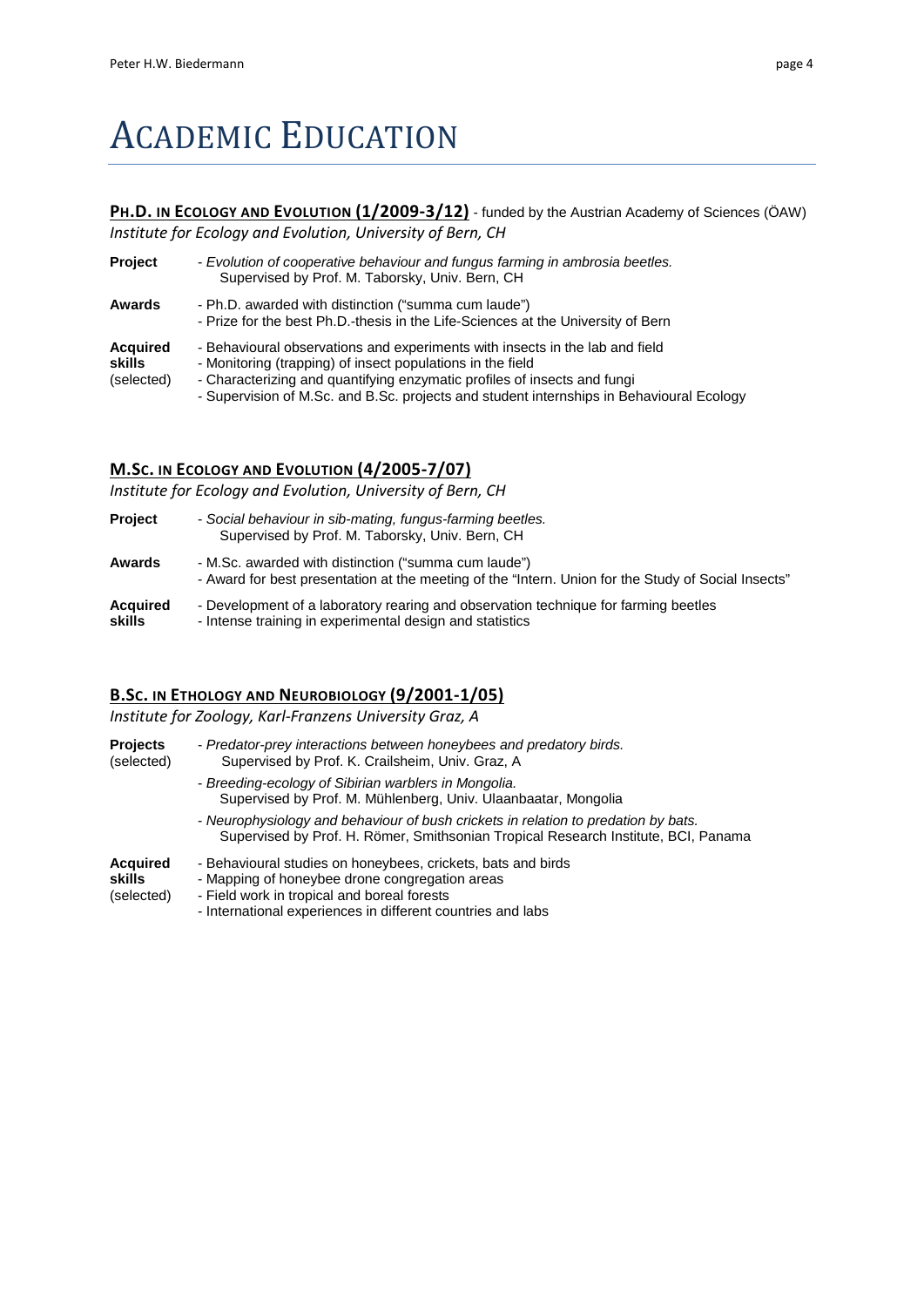# SCIENTIFIC AWARDS

| STEP AWARD (2016)                                                                                                    |            | USD 2'100.-   |
|----------------------------------------------------------------------------------------------------------------------|------------|---------------|
| by the Entomological Society of America, USA                                                                         |            |               |
| Award for Early Professionals to be part of the ICE 2016.                                                            |            |               |
| <b>KLAUS TSCHIRA PREIS (2013)</b>                                                                                    |            | EUR 5'000 .-  |
| by the Klaus Tschira Foundation, DE                                                                                  |            |               |
| Award for excellent science communication.                                                                           |            |               |
| FÖRDERPREIS DER INGRID WEISS / HORST WIEHE STIFTUNG (2013)                                                           |            | EUR 3'000 .-  |
| by the German Society of General and Applied Entomology, DE                                                          |            |               |
| Award for outstanding scientific achievements.                                                                       |            |               |
| FÖRDERPREIS DER ÖSTERREICHISCHEN ENTOMOLOGISCHEN GESELLSCHAFT (2012) EUR<br>by the Austrian Entomological Society, A |            | $500.-$       |
| Award for scientific achievements in entomology.                                                                     |            |               |
| DR. LUTZ ZWILLENBERG PRIZE (2012)<br>by the University of Bern, CH                                                   |            | EUR 10'000 .- |
| Award for the best PhD-thesis in the Life-Sciences (Biology and Medicine) at the University in Bern.                 |            |               |
| <b>AWARD FOR ACHIEVEMENTS IN BIOSCIENCES (2010)</b><br>by Oxford University Press, UK                                | <b>EUR</b> | $100.-$       |
| Award for scientific achievements.                                                                                   |            |               |
|                                                                                                                      |            |               |
| HEINRICH KUTTER PRIZE (2009)                                                                                         | <b>EUR</b> | $200.-$       |
| by the International Union for the Study of Social Insects                                                           |            |               |

Award for the best presentation at the IUSSI meeting.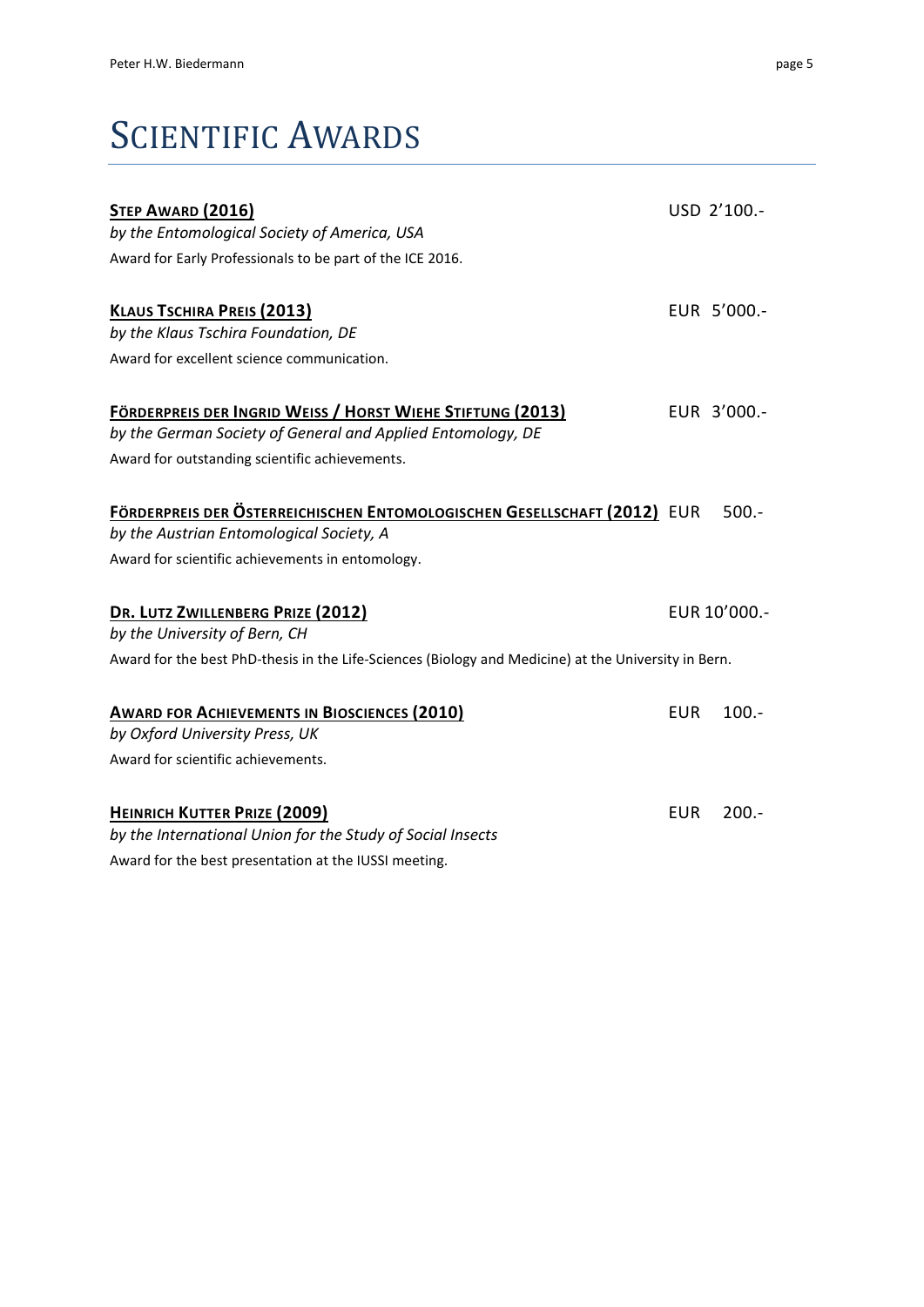# THIRD-PARTY FUNDS & FELLOWSHIPS

| <b>DBU PROJECT (2018)</b> |                                                                                                                                                           | EUR 10'000 .-   |
|---------------------------|-----------------------------------------------------------------------------------------------------------------------------------------------------------|-----------------|
|                           | Deutsche Bundesstiftung Umwelt (DBU), Osnabrück, DE                                                                                                       |                 |
| Project                   | An experiment to promote beta-diversity and ecosystem services in managed forests.<br>(Project head: Prof. J. Müller, NP Bavarian Forest)                 |                 |
|                           | USDA COOPERATIVE RESEARCH GRANT (2018)                                                                                                                    | USD 5'000.-     |
|                           | US-Department of Agriculture, Washington, USA                                                                                                             |                 |
| Project                   | Behaviour and pathogen defence of the coffee berry borer.                                                                                                 |                 |
|                           | DFG MAJOR INSTRUMENTATION PROGRAMME FOR AN ILLUMINA MISEQ (2017) EUR 150'000.-                                                                            |                 |
|                           | Deutsche Forschungsgemeinschaft (DFG), Bonn, DE                                                                                                           |                 |
| Project                   | High-throughput sequencing of plant, insect and microbial samples<br>(Collaborative grant with Prof. I. Steffan-Dewenter & Dr. A. Keller, Univ. Würzburg) |                 |
|                           | DFG EMMY NOETHER RESEARCH GROUP (2017-2022)                                                                                                               | EUR 1'463'000.- |
|                           | Deutsche Forschungsgemeinschaft (DFG), Bonn, DE                                                                                                           |                 |
| Project                   | Ecology and evolution of fungus farming by ambrosia beetles.                                                                                              |                 |
|                           | <b>MARIE CURIE INTERNATIONAL EXCHANGE FELLOWSHIP (2015-17)</b>                                                                                            | EUR 165'000 .-  |
|                           | European Commission, Brussels, BE                                                                                                                         |                 |
| Project                   | Mechanisms of fungus farming in beetles.                                                                                                                  |                 |
|                           | <b>SNF POSTDOC FELLOWSHIP FOR ADVANCED RESEARCHERS (2014-15)</b>                                                                                          | EUR 80'000.-    |
|                           | Swiss National Science Foundation (SNF), Bern, CH                                                                                                         |                 |
| Project                   | Mutualistic microbes, their abundances and functions within nests of farming beetles.                                                                     |                 |
|                           | <b>SNF POSTDOC FELLOWSHIP FOR PROSPECTIVE RESEARCHERS (2012-14)</b>                                                                                       | EUR 65'000 .-   |
|                           | Swiss National Science Foundation (SNF), Bern, CH                                                                                                         |                 |
| Project                   | Microbial symbionts and their functions in fungus-culturing beetles.                                                                                      |                 |
|                           | DOC PH.D. FELLOWSHIP (2010-11)                                                                                                                            | EUR 60'000 .-   |
|                           | Austrian Academy of Science (ÖAW), Vienna, A                                                                                                              |                 |
| Project                   | Evolution of cooperation in ambrosia beetles.                                                                                                             |                 |
|                           | ROCHE RESEARCH FELLOWSHIP (2009)                                                                                                                          | EUR 30'000 .-   |
|                           | F. Hoffmann-La Roche Research Foundation, Basel, CH                                                                                                       |                 |
| Project                   | Evolution of social behaviour and fungus farming in beetles.                                                                                              |                 |
|                           | <b>USDA COOPERATIVE RESEARCH GRANT (2007)</b>                                                                                                             | USD 10'000 .-   |
|                           | US-Department of Agriculture, Washington, USA                                                                                                             |                 |
| Project                   | Fungal symbionts of fungus-farming beetles.                                                                                                               |                 |
|                           | >10 OTHER RESEARCH OR TRAVEL GRANTS (2007-PRESENT)                                                                                                        | EUR >8'000.-    |
|                           | IUSSI, Univ. Bern, Swiss Zool. Soc., CUSO, Etholog. Ges., DGaaE, GLBRC, ESA.                                                                              |                 |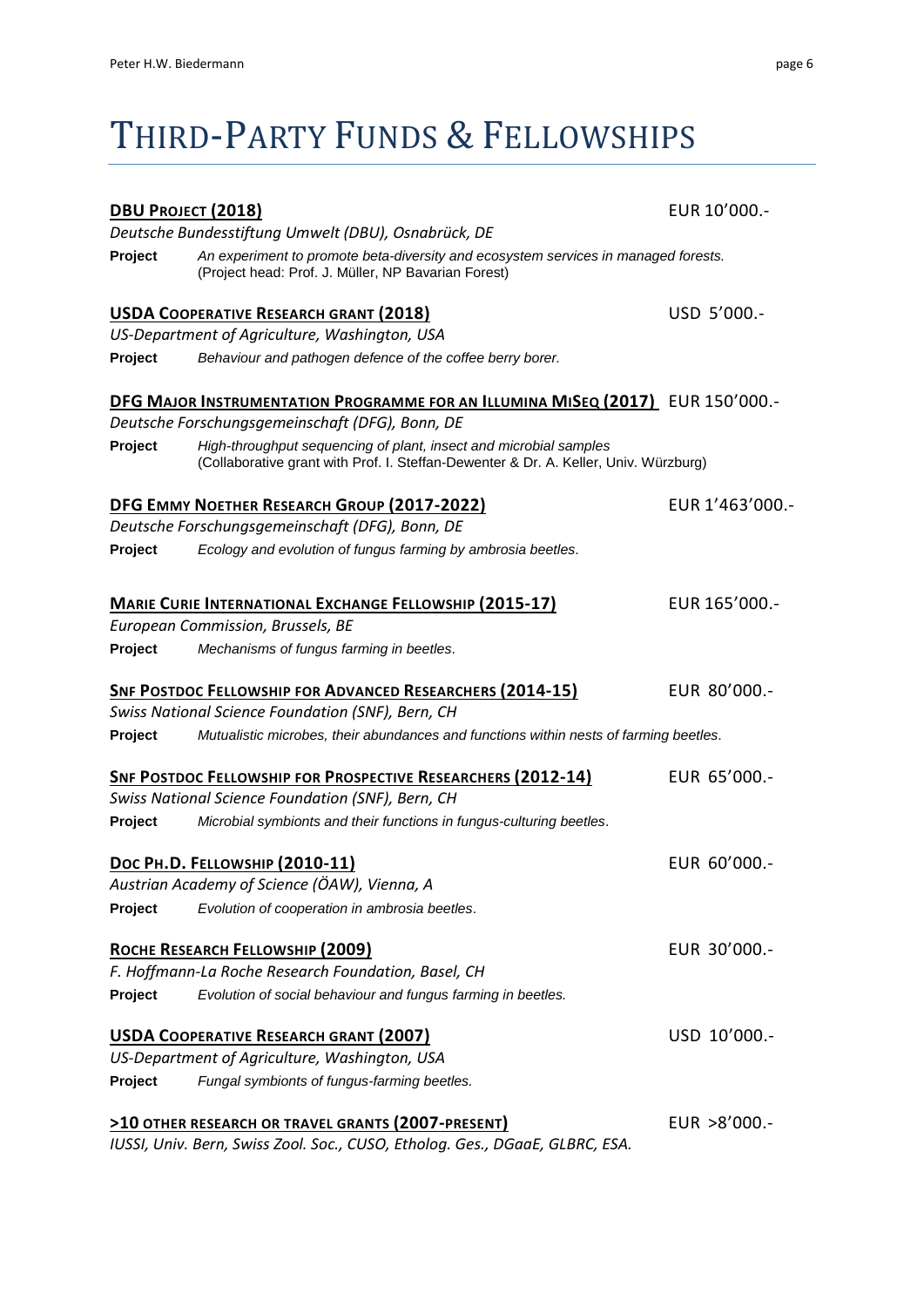# EDUCATIONAL COMPETENCES

#### TEACHING ACTIVITIES

| <b>Bachelor level</b>                                                                              | Jahr    |
|----------------------------------------------------------------------------------------------------|---------|
| 2 x Physiology of rats, practical course (with Prof. J.-P. Airoldi), Univ. of Bern, CH             | 2009-10 |
| 2 x Identification of beetles, practical course (with Dr. F. Menzel), Univ. of Bern, CH            | 2010-11 |
| 1 x Native fauna, Excursion (with Dr. S. Leonhardt), Univ. of Würzburg, DE                         | 2018    |
| 1 x Evolutionary Ecology, 2-week course (with Dr. T. Hovestadt), Univ. of Würzburg, DE             | 2018    |
| Master level                                                                                       |         |
| 1 x Behavioural Ecology, advanced practical course (6-week block course; teaching and              | 2010    |
| supervising student projects with Prof. M. Taborsky et al.), Univ. of Bern, CH                     |         |
| 3 x Behavioural Ecology, practical course (4-week block course; teaching and supervising           | 2007-11 |
| student projects with Prof. M. Taborsky et al.), Univ. of Bern, CH                                 |         |
| 5 x Behavioural Ecology, seminar and journal club (with Prof. M. Taborsky et al.)                  | 2008-12 |
| 2 x Interactions between Insects & Mikroorganisms, lecture (4h), Univ. of Jena, DE (see evaluation | 2015-16 |
| 1 x Evolutionary Biology, lecture (2h), Univ. of Jena, DE                                          | 2016    |
| 1 x Animal Ecology, lecture (2h), Univ. of Würzburg, DE                                            | 2017-18 |

### SUPERVISION OF STUDENTS

#### Independent Student Research Projects

- **2015** *Induction of fungal fruiting by ambrosia beetles* (P. Baumann) *Fungal symbionts of galling aphids* (D. Berthold) *Gallery structures of ambrosia beetles* (P. Schmidt)
- **2010** *Analysis of the spatial attack pattern by Xyleborinus saxesenii* (T. Emmenegger & S. Stucki)
- **2009** *Cooperative behaviour in the ambrosia beetle Xyleborinus saxesenii* (M. Würgler & M. Zeller)
- **2008** *The flight dynamics and seasonal abundance of two fungus-growing ambrosia beetles* (A. Golizadeh)
- **2007** *The influence of the observation techniques on ambrosia beetle behaviour* (C. Arnold & S. Knecht)

#### Bachelor Theses

- **2016** *Interactions between Pseudomonas spp. and ambrosia fungi* (P. Baumann)
- **2013** *Importance of blocking behaviour in the ambrosia beetle X. saxesenii* (J. A. Nuotcla)
- **2011** *Dispersal of different age groups in the ambrosia beetle X. saxesenii* (A. Moser)
- **2010** *Dispersal behaviour in the ambrosia beetle species X. saxesenii* (M. Würgler)

#### Master Theses

**pending***From forest management to bark beetle-fungus symbioses* (M. Benkert)

- **2018** *Bat response to forest structure and prey activity in beech forests* (V. Zieschak) 2nd assessor
- **2015** *Genetic variation in fungal symbionts from different geographical locations of two Xyleborine ambrosia beetles* (L. J. J. van de Peppel) – co-supervised by Prof. D. Aanen
- **2015** *Diversity and role of fungal symbionts in tortoise beetles* (M. Wisselink)
- **2014** *Effects of fungi and behaviour of X. saxesenii* (J. A. Nuotcla)
- **2012** *Social effects of larval manipulations in X. saxesenii* (M. Würgler)
- **2011** *The microbial community associated with the ambrosia beetle X. saxesenii* (W. Fabig) co-supervised by Prof. M. Kaltenpoth
- **2008** *Effects of colony composition on cooperative behaviour in X. saxesenii* (A. Meister)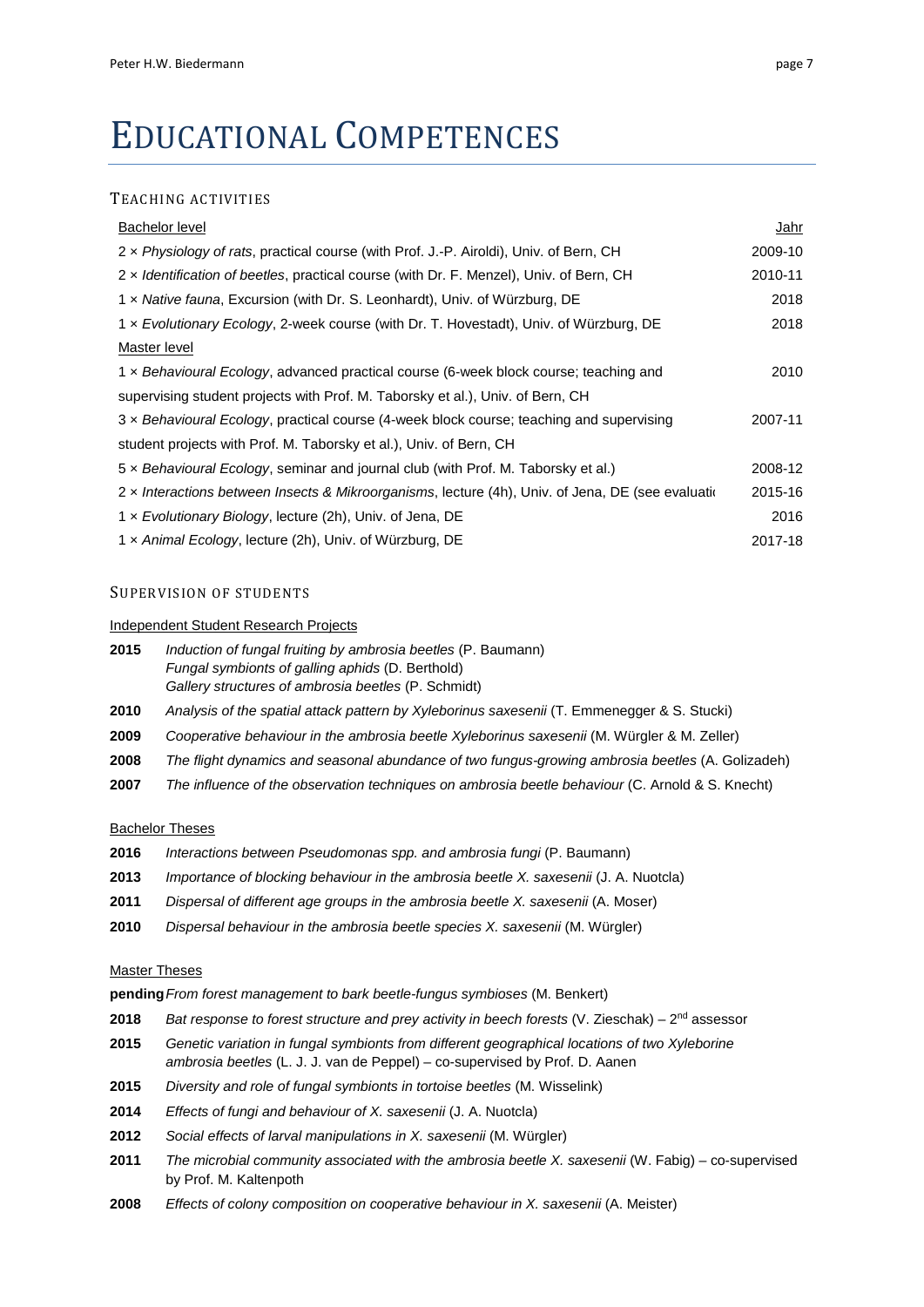#### Ph.D. Theses

**pending** *Ecology and evolution of symbiont management in ambrosia beetles* (J. Diehl)

*Ecology and evolution of symbiotic microbial communities in ambrosia beetles* (M. Lehenberger) *Social evolution in wood-boring weevils* (M. Khadraoui)

**2016** *Bacterial symbionts of Dendroctonus bark beetles* (L. Dohet) – co-supervised by Prof. J.-C. Gregoire

#### PH.D.-COMMITTEE MEMBERSHIPS

**2018** *Epichloe grass endophytes and their influence on herbivores* (V. Vikuk, Univ. of Würzburg) - Ph.D. committee member

# EDITORIAL, REVIEWING & JURY ACTIVITIES

Overview at PUBLONS: [publons.com/a/1174275/](https://publons.com/a/1174275/)

#### EDITORIAL ACTIVITY

- **2018-19** Guest editor for *Frontiers in Ecology & Evolution* Special Issue: Social management of microbes.
- **2017-18** Guest editor for *Fungal Ecology* (IF: 3.2) Special Issue: From antagonism to mutualism: the chemical basics of animal-fungus interactions.
- **Since 2018** Editor for *Frontiers in Forestry*
- **Since 2015** Editor for *Fungal Ecology* (IF: 3.2) Section: Insect-Arthropod Interactions - Editor for *Frontiers in Ecology & Evolution*

#### JOURNAL REFEREE ACTIVITY

- **General Journals**  The American Naturalist, Current Biology, Frontiers in Zoology, PlosONE, Proceedings of the National Academy of Science USA (PNAS)
- **Ecology & Evolution** Ardea, Behavioral Ecology and Sociobiology, Chemoecology, Ecology and Evolution, - Ethology, - Forest Ecology and Management, - Journal of Applied Ecology, - Journal of Chemical Ecology, - Journal of Ethology, - Journal of Evolutionary Biology, - Molecular Ecology
- **Entomology** Agricultural and Forest Entomology, Arthropod Structure & Development, Biological Control, - Current Opinion in Insect Science, - Environmental Entomology, - Florida Entomologist, - Insect Conservation and Diversity, - Insects, - Journal of Insect Science
- **Microbiology** Environmental Microbiology Reports, Frontiers in Microbiology, Fungal Ecology, Journal of Basic Microbiology, - Journal of Invertebrate Pathology, - Microbes & Environments, - Microbial Ecology, - Symbiosis, - The ISME Journal

#### APPLICATION REFEREE ACTIVITY

**Since 2017** - Reviewer of Ph.D. applications, Graduate School of Life Sciences, Univ. of Würzburg, DE

#### JURY FOR PUBLIC SCIENCE EVENTS

**Since 2017** - Member of Jury for "Klartext", Award for Written Science Communication, Heidelberg, DE

**2015** - Member of Jury for "Jugend Präsentiert", Award for Oral Science Communication, Heidelberg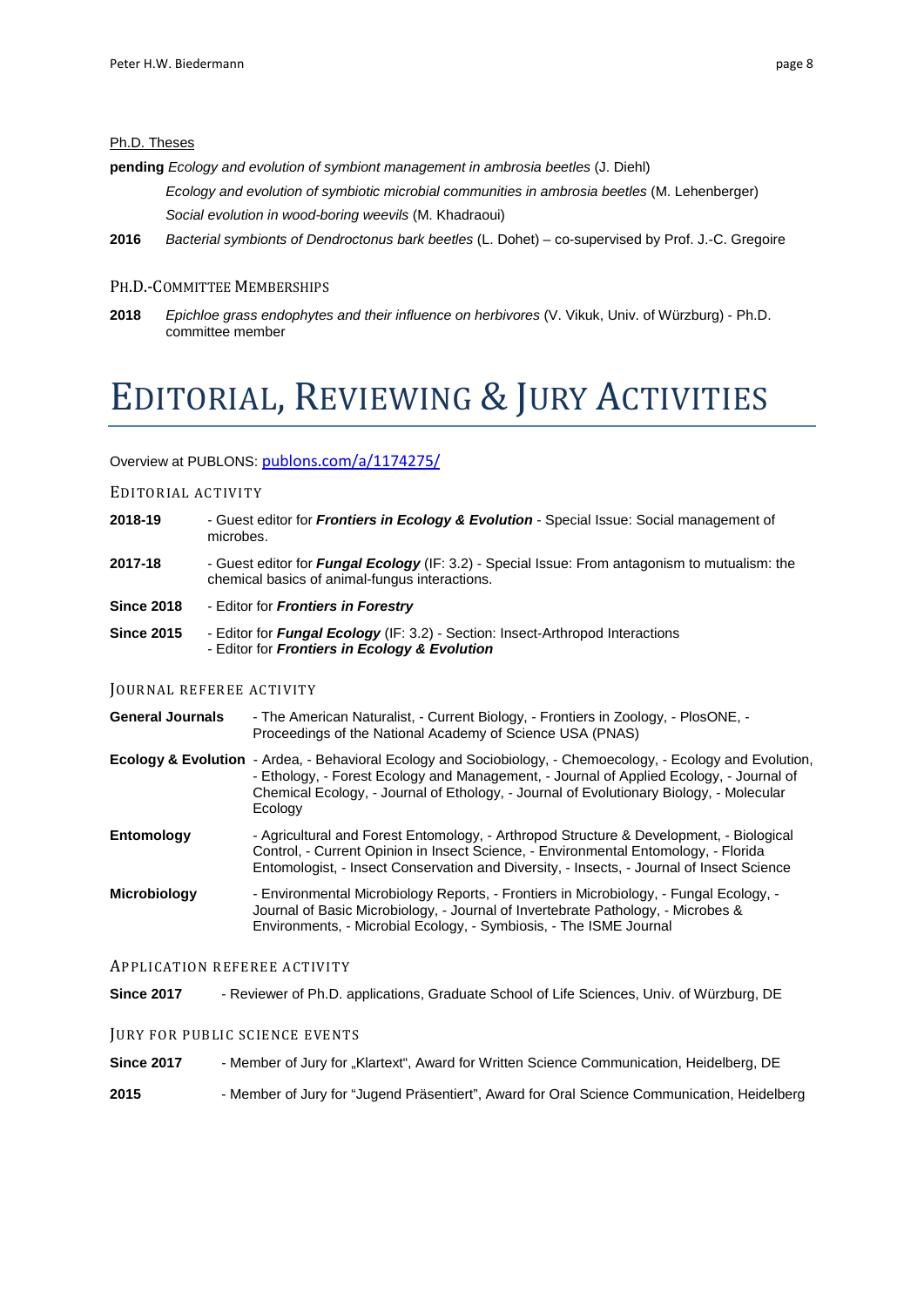# CONFERENCE & SYMPOSIA ORGANISATION

### **WORKSHOP "POPULATION DYNAMICS OF THE SPRUCE BARK BEETLE** *IPS TYPOGRAPHUS***" (3/2017)**

*National Park Bavarian Forest, Grafenau, DE.*  Co-organizer with C. Bässler and J. Müller.

## **SYMPOSIUM ON "***BARK AND AMBROSIA BEETLES: BIOLOGY, ECOLOGY, AND MANAGEMENT***" (9/2016)**

*International Congress of Entomology, Orlando, USA.*  Co-organizer with F. Vega and R. Hofstetter.

## **14TH EUROPEAN MEETING OF PHD STUDENTS IN EVOLUTIONARY BIOLOGY - EMPSEB14 (9/2008)**

*Monastry, Einsiedeln, CH.* Member of the Organizing Committee.

# SCIENTIFIC PRESENTATIONS

### INVITED TALKS & SEMINARS (selected, in total >30)

| 2018 | - Presentation to the exhibition "Duftspuren", Phyletisches Museum, Jena, DE<br>- Keynote, 10th Saproxylic Beetle Meeting, NP Bayerischer Wald, St. Oswald, DE<br>- Evolutionary Biology seminar series, FU Berlin, Berlin, DE                                                                                                                                                                                                                                                                                                                               |
|------|--------------------------------------------------------------------------------------------------------------------------------------------------------------------------------------------------------------------------------------------------------------------------------------------------------------------------------------------------------------------------------------------------------------------------------------------------------------------------------------------------------------------------------------------------------------|
| 2017 | - Keynote, International Union of Social Insects, Kloster Schöntal, DE<br>- Ecology and Evolution seminar series, University of Edinburgh, Edinburgh, SCO<br>- Zoological seminar, Universität Bielefeld, Bielefeld, DE<br>- Forest Sciences symposium, TU München, München, DE<br>- Presentation, Nationalpark Bayerischer Wald, St. Oswald, DE                                                                                                                                                                                                             |
| 2016 | - Seminar, Instituto Nacional de Investigacao Agraria e Veterinaria, Oeiras, P<br>- Evolutionary Ecology Lab seminar series, Universität Bremen, DE<br>- Seminar, Nationalpark Bayerischer Wald, Grafenau, DE                                                                                                                                                                                                                                                                                                                                                |
| 2015 | - Department of Bacteriology seminar series, University of Wisconsin, Madison, USA<br>- Plant pathology seminar series, University of Iowa, Ames, USA<br>- Social evolution seminar series, Toth lab, University of Iowa, Ames, USA<br>- Keynote, ESA Symposium on Forest Entomology: Synergy from Symbiosis, Minneapolis, USA<br>- Behaviour, Ecology and Evolution seminar series, University of Cambridge, UK                                                                                                                                             |
| 2013 | - Department of Plant Sciences seminar series, Wageningen University, NL<br>- Biological Control and Spatial Ecology Lab Seminar, Université Libre de Bruxelles, BE<br>- Institute of Microbiology seminar series, Czech Academy of Sciences, Prague, CZ<br>- Laboratory of Genetics seminar series, Wageningen University, NL<br>- Population & Evolutionary Ecology Lab seminar series, Universität Bremen, DE<br>- Award presentation DGaaE, Universität Göttingen, DE<br>- Award presentation Österr. Entomolog. Gesellschaft, Universität Innsbruck, AT |
| 2012 | - Zoological seminar, Universität Würzburg, DE<br>- Zoological seminar, Universität Mainz, DE                                                                                                                                                                                                                                                                                                                                                                                                                                                                |
| 2011 | - Seminar series, Max-Planck Institute for Chemical Ecology, Jena, DE                                                                                                                                                                                                                                                                                                                                                                                                                                                                                        |
| 2010 | - Department of Environmental Sciences seminar series, ETH Zurich, CH<br>- Zoological seminar, Universität Regensburg, DE<br>- Ecology & Evolution seminar series, University of Neuchatel, CH<br>- Zoological colloquium, Universität Graz, AT                                                                                                                                                                                                                                                                                                              |
| 2007 | - Section of Integrative Biology, University of Texas, Austin, USA<br>- Department of Bacteriology, University of Wisconsin, Madison, USA                                                                                                                                                                                                                                                                                                                                                                                                                    |
|      | CONFERENCE PRESENTATIONS (selected, in total >50)                                                                                                                                                                                                                                                                                                                                                                                                                                                                                                            |